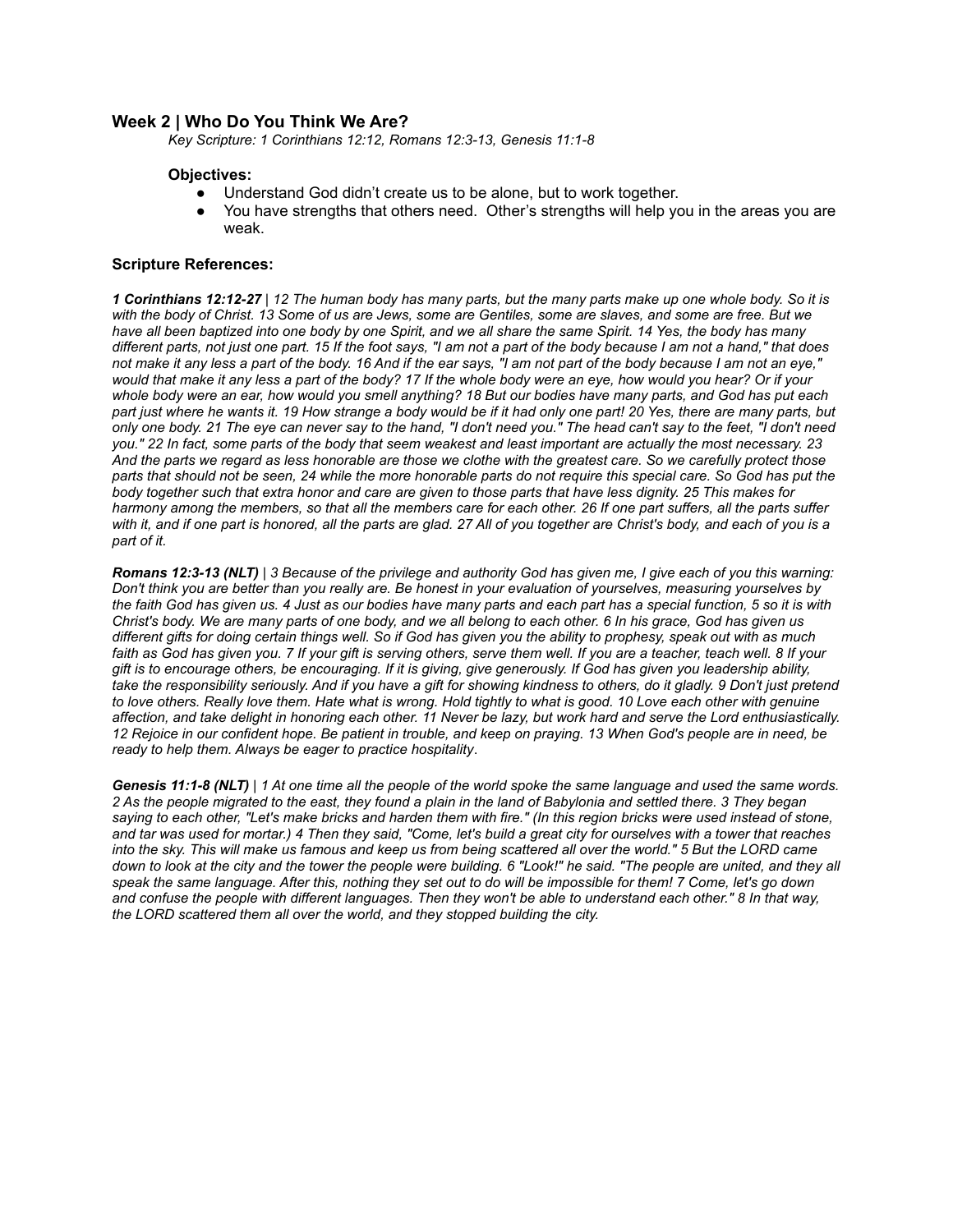# **Last Week | Who Do You Think You Are?**

Last Week we talked about our personalities. It's important to understand who you are, but it's even more important to understand that God will take what you are and perfect it.

*Psalm 138:8 (KJV) | 8 The LORD will perfect that which concerneth me: thy mercy, O LORD, endureth for ever: forsake not the works of thine own hands.*

# **Are you water or are you wine? Why?**

How you see yourself speaks directly to your understanding of how God sees you. Understanding that God created you and loved you before you even tried to love him is the only way to overcome the condemnation we feel when we make mistakes. Your flesh and Satan will tell you that you're dirty water, but Jesus is saying you're wine. Who will you believe?

# **Who Do We Think We Are?**

Today we're going to look at how we fit together as a group. We're all different. We have different personalities.

**Which personalities do you feel you work best with? Worst? Why do you feel it's easier to work with some personalities than others?**

# **We Were Created To Be Connected**

God created us to be connected (not digitally), but our world is more disconnected than it's ever been. Social media and technology have reduced faced to face communication to sentence fragments and emojis. Many of our houses are closer than they've ever been, but we don't know our neighbors. COVID-19 took isolation to another level. God created us to be in community with each other, but our modern culture is systematically eliminating community. There is more depression and anxiety than ever before. Some turn to therapist or psychologist while others look for escape in drugs, alcohol, sexual perversion or even suicide. Cut off from God and each other, thousands of people live lives in quiet isolation. God created us with an instinctive longing to be more like Him. That longing drives us towards love, community, and unity. The last prayer Jesus prayed stressed the importance of this longing:

*John 17:20-21 (NLT)* | *20 "I am praying not only for these disciples but also for all who will ever believe in me through their message. 21 I pray that they will all be one, just as you and I are one--as you are in me, Father, and I am in you. And may they be in us so that the world will believe you sent me.*

# **Love God, Love People**

*Matthew 22:36-40 (NLT) | 36 "Teacher, which is the most important commandment in the law of Moses?" 37 Jesus replied, "'You must love the LORD your God with all your heart, all your soul, and all your mind.' 38 This is the first and greatest commandment. 39 A second is equally important: 'Love your neighbor as yourself.' 40 The entire law and all the demands of the prophets are based on these two commandments."*

*1 John 4:19-21 (NLT) | 19 We love each other because he loved us first. 20 If someone says, "I love God," but hates a Christian brother or sister, that person is a liar; for if we don't love people we can see, how can we love God, whom we cannot see? 21 And he has given us this command: Those who love God must also love their Christian brothers and sisters.*

Loneliness is often caused by our focus being entirely on ourselves; we desire to be loved rather than to give love. Real happiness comes from giving love to others. We need to seek community of love with our neighbor again and again, and in this seeking we must each become a helper, a brother or a sister.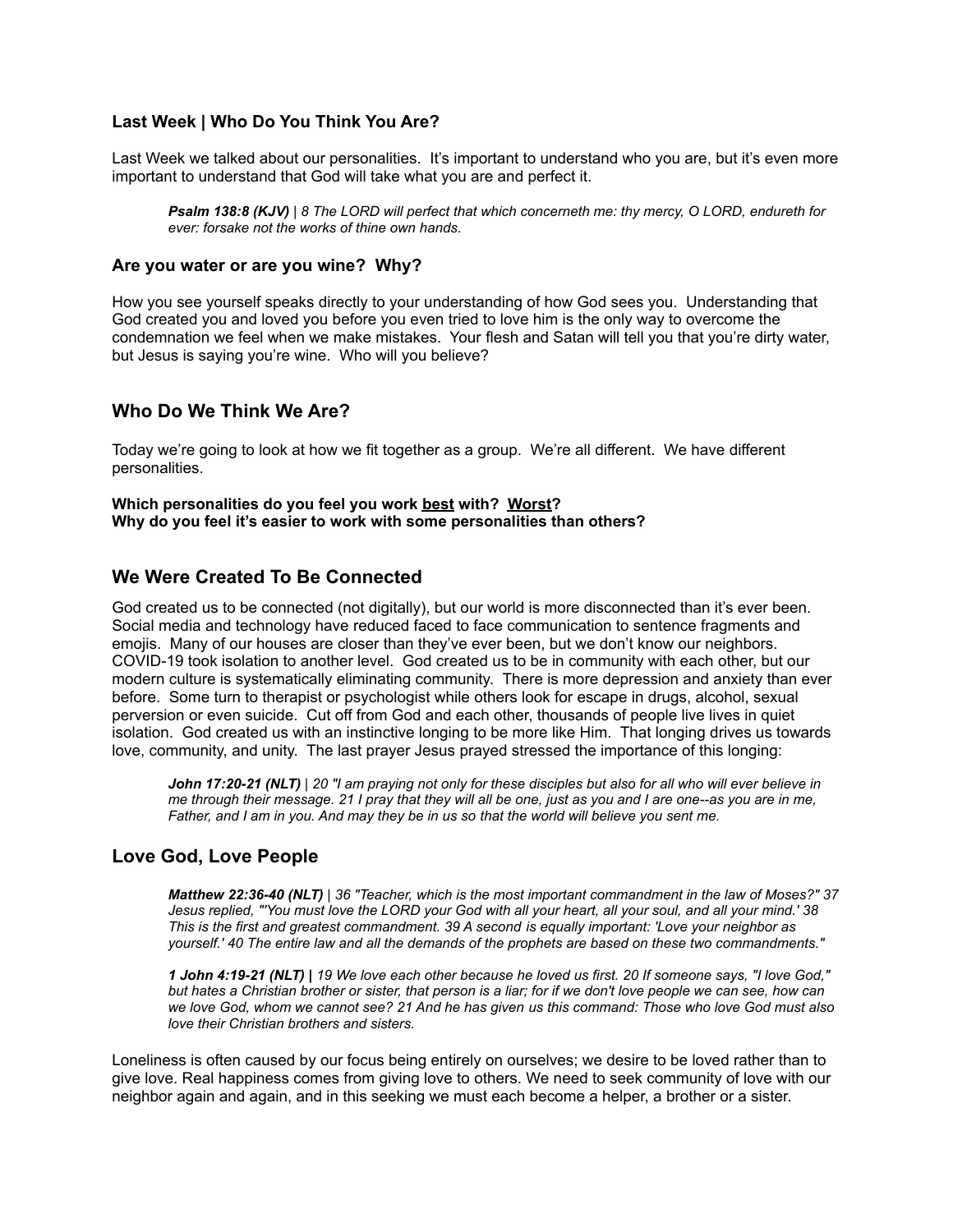God's image is reflected most brightly and completely where there is love first for him and then for our brothers and sisters. **To be a helper to another on God's behalf is not our duty, but a gift.**

## **How would our relationships look different if we truly grasped this concept?**

We live in a time when fear and mistrust grip us everywhere we go. Where is love, the love that builds community and the church? Being right is more important than being kind. We allow politics to divide us, popular culture, preferences, and other people's sin that becomes so disgusting to us that we'd rather separate from them because of how it makes us feel.

*1 John 4:19 (NLT) |19 We love each other because he loved us first.*

The same God who turned you into wine loves the person who you view as dirty water.

# **Unity = Power**

[optional] The tower of babel, *Genesis 11:1-8* - The people were unified to where nothing was impossible for them - God brought confusion because they weren't unified for the right cause.

#### In the body of Christ there is unity but not uniformity.

The disciples that Jesus called were a diverse group - many different personalities. We aren't given a whole lot of detail on specific personalities, but we can put some things together based on what scripture does give us.

Peter, Andrew, James, and John were all fishermen. They were brothers and worked in the same profession. They were probably comfortable with each other, but then Jesus added Matthew the tax collector. He was wealthy, a supporter of Rome and a thief. Later Jesus added Simon the zealot. Zealots were part of a political movement whose primary goal was to overthrow the Roman government. They believed they should be under no ruler except for God.

#### **Why do you think there aren't scriptures detailing the disciples' conflicts?**

But the thing they all had in common was Jesus and HIS LEADERSHIP AND AUTHORITY over them. Without Him this disciple and apostle thing would not have worked. Wherever the reign of Jesus is felt, differences are embraced and even celebrated as believers move toward one another in unity and peace.

We were created to be together under the banner of Jesus Christ's love for all of us. We were created to be one under a common mission.

## **Why do we separate ourselves? Why is it difficult to live in community with people God created us to be in community with?**

Paul talks in letters to two different churches about the importance of unity in the body of Christ.

*Romans 12:4 (NLT) | Just as our bodies have many parts and each part has a special function, 5 so it is with Christ's body. We are many parts of one body, and we all belong to each other.*

Many personalities, but one body.

*1 Corinthians 12:14-22 (NLT) | Yes, the body has many different parts, not just one part. 15 If the foot says, "I am not a part of the body because I am not a hand," that does not make it any less a part of the body. 16 And if the ear says, "I am not part of the body because I am not an eye," would that make it any less a part*